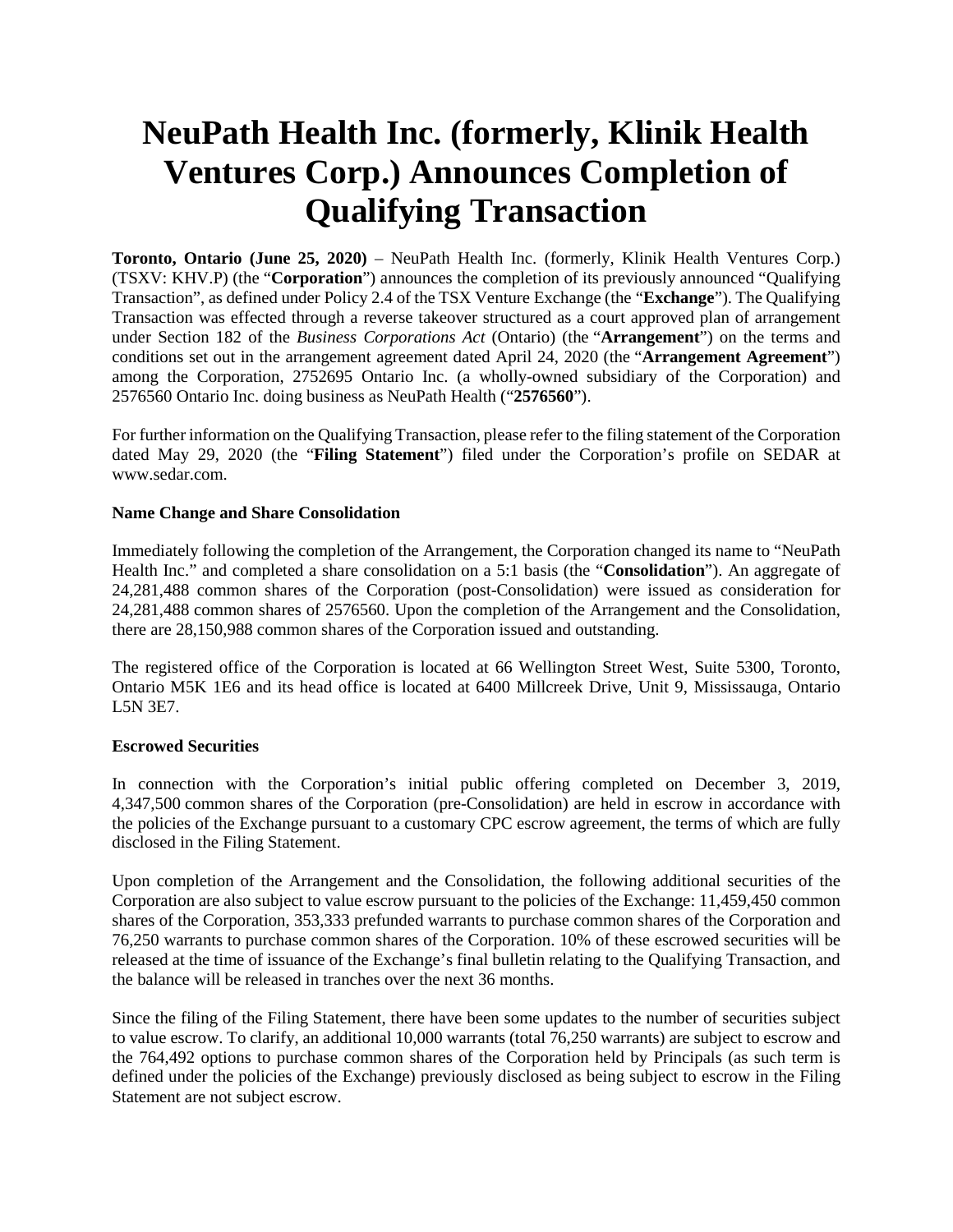## **Exchange Approval and Listing**

The Exchange has previously granted conditional acceptance in respect of the listing of the additional common shares of the Corporation resulting from the Qualifying Transaction, subject to receipt of final submission documents. Pending satisfactory review of such final materials by the Exchange, it is expected that the common shares of the Corporation, which were previously halted on March 20, 2020, will commence trading, on a post-Consolidation basis, at the opening of markets on or about July 6, 2020 under the ticker symbol "NPTH".

### **Board of Directors and Management**

As of the closing of the Qualifying Transaction, the existing board of directors and officers have resigned, except for Dan Legault. As approved by the shareholders of the Corporation at the annual and special meeting of the shareholders held on June 23, 2020 (the "**Meeting**"), following the completion of the Qualifying Transaction, the board of directors of the Corporation is now comprised of Dianne Carmichael, Jolyon Burton, Daniel Chicoine, Sasha Cucuz, Dan Legault, Grishanth Ram and Joseph Walewicz. Grant Connelly will now serve as the Corporation's Chief Executive Officer and Stephen Lemieux will now serve as the Chief Financial Officer and Corporate Secretary.

Detailed profiles of the individuals that have been appointed officers and directors of the Corporation are included in the Filing Statement.

#### **Appointment of new auditor**

In connection with the closing of the Qualifying Transaction and as approved at the Meeting, the Corporation's newly appointed board of directors approved the appointment of MNP LLP as auditor of the Corporation and accepted the resignation of Zeifmans LLP. Zeifmans LLP resigned as auditor at the Corporation's request and there were no reservations or modified opinions on any of the Corporation's financial statements since Zeifmans LLP was appointed as auditor of the Corporation, nor, in the opinion of the Corporation, were there any "reportable events" as defined in National Instrument 51-102 – *Continuous Disclosure Obligations* during such period.

#### **Adoption of the Amended and Restated Stock Option Plan, RSU Plan and ESP Plan**

At the Meeting, shareholders of the Corporation approved the adoption of an amended and restated stock option plan (the "**Stock Option Plan**"), a restricted share unit plan (the "**RSU Plan**") and an employee share purchase plan (the "**ESP Plan**" and together with the Stock Option Plan and the RSU Plan, the "**Plans**"). The Plans were conditionally approved by the Exchange on May 19, 2020.

The Plans are intended to enable the directors, officers, employees and other eligible participants thereunder to participate in the long-term success of the Corporation and to promote a greater alignment of their interests with the interests of the Corporation's shareholders.

For further details of the Plans, please refer to the Corporation's [management info](http://www.sedar.com/)rmation circular dated May 22, 2020, filed under the Corporation's profile on SEDAR at www.sedar.com.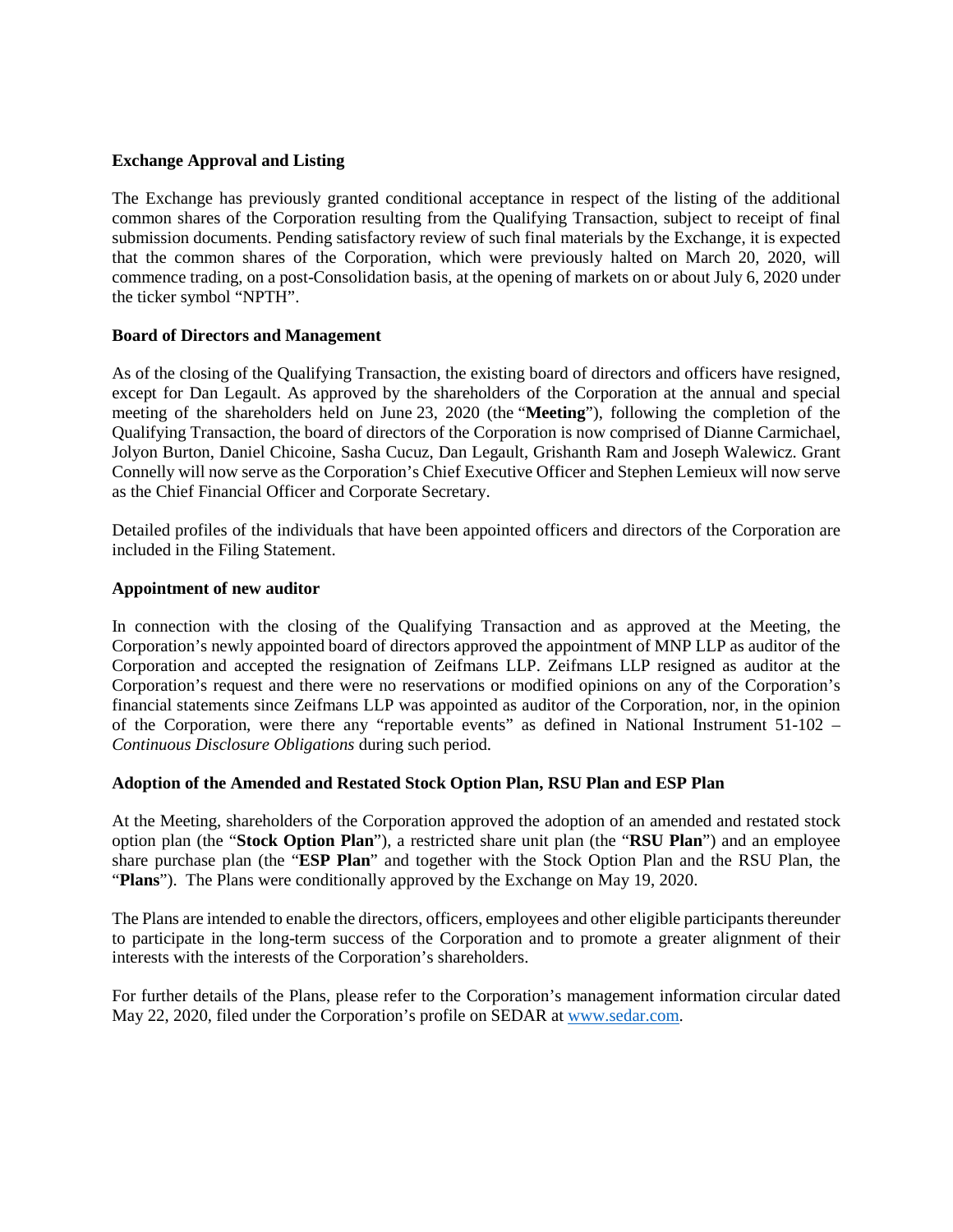## **About 2576560**

2576560 is Canada's largest provider of chronic pain management services that operates under two leading brands in Ontario: CPM - Centres for Pain Management and InMedic Creative Medicine. 2576560 has 12 locations across Ontario with more than 100 staff members that provide care to over 11,000 patients annually. 2576560's pain clinics offer a comprehensive chronic pain assessment and multi-modal treatment plan to help patients manage their chronic pain and optimize their quality of life.

## **Early Warning Reports**

Grishanth Ram, a director of the Corporation, held no common shares of the Corporation prior to the Arrangement. Upon completion of the Arrangement and the Consolidation, Grishanth Ram now beneficially owns and has control over 4,940,000 common shares of the Corporation, representing approximately 17.5% of the issued and outstanding common shares of the Corporation on a non-diluted basis. Mr. Ram holds the common shares for investment purposes and may or may not purchase or sell securities of the Corporation in the future, depending on market conditions and other relevant factors. A copy of Mr. Ram's early warning report will appear on the Corporation's profile on SEDAR at www.sedar.com and may also be obtained by contacting Stephen Lemieux at 905-858-1368 (6400 Millcreek Drive, Unit 9, Mississauga, Ontario L5N 3E7) or at slemieux@neupath.com.

Bloom Burton & Co. Inc. ("**Bloom Burton**") indirectly beneficially held 5,000 compensation options (pre-Consolidation) to acquire common shares of the Corporation prior to the Arrangement. Upon completion of the Arrangement and the Consolidation, Bloom Burton now directly and indirectly beneficially owns 4,425,000 common shares, warrants to acquire 419,583 common shares and 1,000 compensation options (post-Consolidation) to acquire common shares, representing approximately 15.7% of the issued and outstanding common shares of the Corporation on a non-diluted basis, and approximately 15.9% on a partially diluted basis assuming exercise of 66,250 of such warrants and all of the compensation options. The remaining 353,333 warrants are subject to certain beneficial ownership limitations, including the prohibition on holding more than 19.99% of the outstanding shares of the Corporation upon exercise of any of such warrants. Bloom Burton holds such securities for investment purposes and may or may not purchase or sell securities of the Corporation in the future, depending on market conditions, reformulation of plans and/or other relevant factors. Bloom Burton is relying on section 5.1 of National Instrument 62-103 *The Early Warning System and Related Take-Over Bid and Insider Reporting Issues* and, accordingly, securities of the Corporation owned by investment funds managed by Bloom Burton Investment Group Inc., an affiliate of Bloom Burton, have not been disclosed herein. A copy of [Bloom Burton &](http://www.sedar.com/) Co. Inc.'s early warning report will appear on the Corporation's profile on SEDAR at www.sedar.com and may also be obtained by contacting Sonia Yung at 416 640-7575 (65 Front Street East, Suite 300 Toronto, ON M5E 1B5) or at compliance@bloomburton.com.

## **Cautionary Statement Regarding Forward-Looking Information**

## *NEITHER THE TSX VENTURE EXCHANGE NOR ITS REGULATION SERVICES PROVIDER (AS THAT TERM IS DEFINED IN THE POLICIES OF THE TSX VENTURE EXCHANGE) ACCEPTS RESPONSIBILITY FOR THE ADEQUACY OR ACCURACY OF THIS RELEASE.*

# *This news release does not constitute an offer to sell or the solicitation of an offer to buy any securities in any jurisdiction.*

This news release contains certain forward-looking statements, including statements relating to satisfaction of Exchange requirements, the expected date the common shares will commence trading on a post-Consolidation basis and other statements that are not historical facts. Wherever possible, words such as